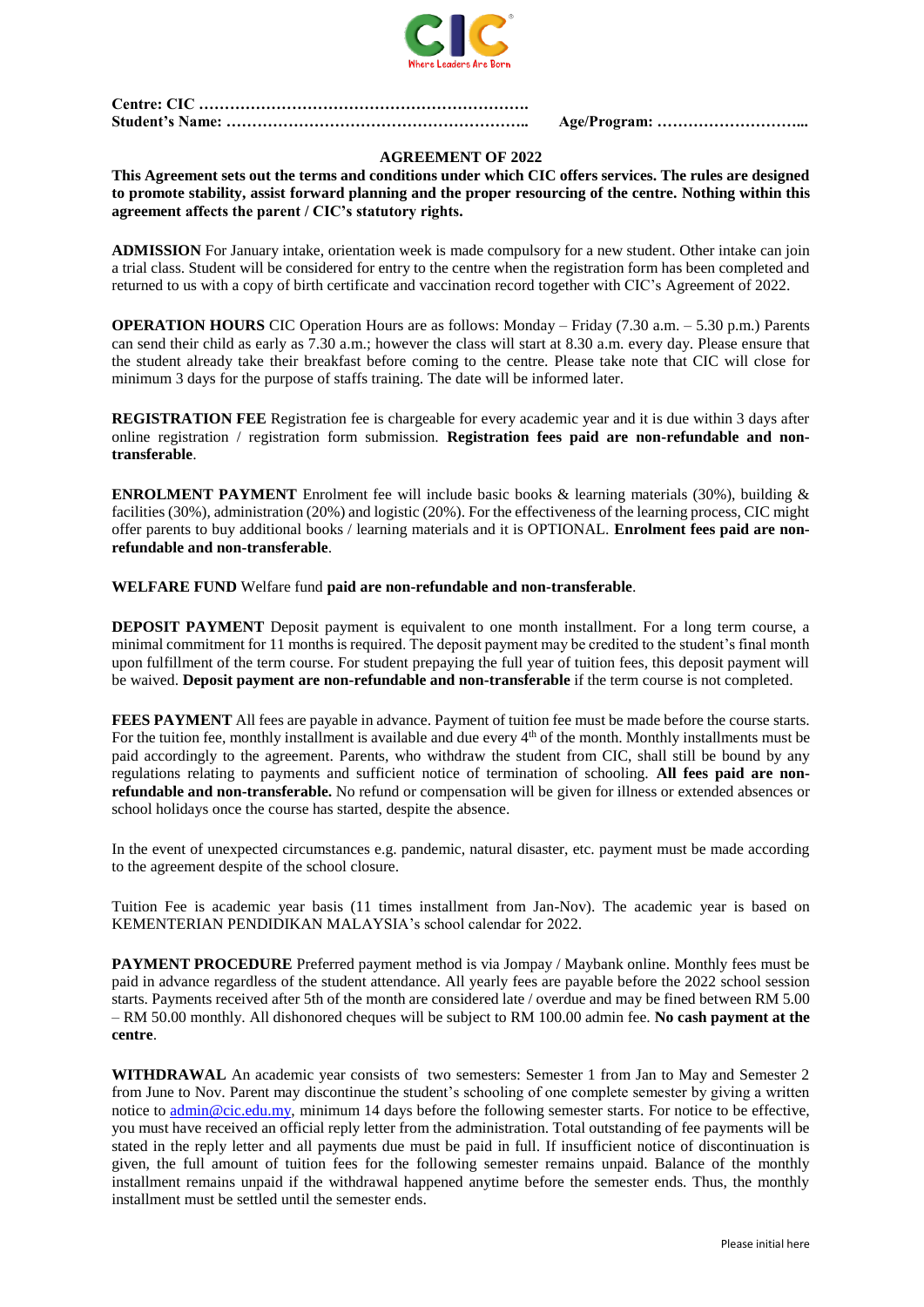

**REFUND** Once orientation week begins, all payments made **are non-refundable and non-transferable.** All parents will be bound by the 1-year contract, except for "*CIC Prihatin Offer*", parents will be bound by the 3 years contract from March 2021 – Dec 2023. If the students enroll with a promotion price and decided to withdraw after orientation week begins, they are required to pay back to CIC according to current actual price.

**CANCELLATION FEE** If you wish to cancel the admission of the registered students, a cancellation fee of RM 1,000.00 will be imposed.

**ADMIN FEE** If you wish to transfer the student to another course, this must be agreed by the Head of Centre (HOC) and the CIC Expert (CE) / Centre Manager (CM). Such request must be made in writing. An administrative fee of RM 150.00 is applicable.

Any transactions errors made by parents / ex-customers of CIC are subject to RM 150.00 admin fee. This will be applied to all transactions regardless of payment method and amount incurred.

**OTHER CHARGES** Different charges will be charged for other activities as below. Parents will be notified before the program.

|                                   | Orientation week for new student RM 180.00 and it is made COMPULSORY FOR NEW STUDENT AGED 3- |
|-----------------------------------|----------------------------------------------------------------------------------------------|
| Time: $9.00$ a.m. $-11.00$ a.m.   | 6 YEARS OLD in order to get them adapt to the new environment. $(12^{th}/13^{th})$           |
|                                   | $-23^{\text{rd}}$ / 24 <sup>th</sup> December 2021)                                          |
| Educational Trip / Visit / Events | $RM 55.00 - RM 200.00$ per Trip (OPTIONAL / OPEN FOR ALL)                                    |
| Sport Day Coupon                  | $RM$ 30.00 – RM 100.00                                                                       |
| Sport Day House Uniform           | $RM$ 40.00 – RM 50.00                                                                        |
| Dinner / Hi-Tea                   | $RM$ 69.00 – RM 150.00                                                                       |
| Photos & Folder                   | $RM 50.00 - RM 70.00$                                                                        |
|                                   |                                                                                              |

CIC might be conducting more optional events / activities based on the needs and educational environment purposes.

**OVERTIME CHARGES** Please pick up the student immediately after the program ends. Parents are given 30 minutes for pick up times after which over time (OT) will be charged. The charge is RM 12.00 per hour. Please ensure that the student will be picked up latest by 7.00 p.m., to allow the staff to have enough time for the next day's preparation. Overtime charge of RM 20.00 per hour is applicable after 8.00 pm.

**HOMEWORK POLICY** At CIC, we recognize the importance of homework as an integral part of student's learning opportunity. We see homework as an effective way of reinforcing and enriching what is learned in the classroom and helping the student develop life-long learning patterns. However, homework will not be imposed strongly to the student who is not ready.

**HEALTH** Student, who are ill especially with infectious diseases, need to stay at home for rest and loving care. If the student becomes ill in school, parents will be notified immediately and will need to pick up the student. If the student needs to take medication whilst attending CIC, please inform the staff by providing accurate information (written) of what type of medication has been prescribed to the student's at home. Containers must be clearly marked and dosage instructions must be clearly written. **Please do not leave medicine in student's bag.** 

All injuries, even small, will be recorded in communication book. Parent will get notified through the student timelines / communication book. Every precaution will be taken to avoid accidents, but it must be remembered that student do receive knocks and bumps during play and physical development. Also, any accidents at home must be recorded in communication book too. Parent / guardian are required to notify the HOC through communication book / any other medium if the student is absent. Kindly inform the reason.

**CELEBRATION** Birthday Parties can be celebrated at CIC by providing healthy snacks for the student. Parents need to provide all supplies for the celebration. We also welcome any kind of entertainment that parents might want to provide for the children such as clown, etc. Sweet & candies, though allowed, are not encouraged.

**PHOTOGRAPH** Please take note that all photos of CIC's student belong to CIC and CIC has every right to use it.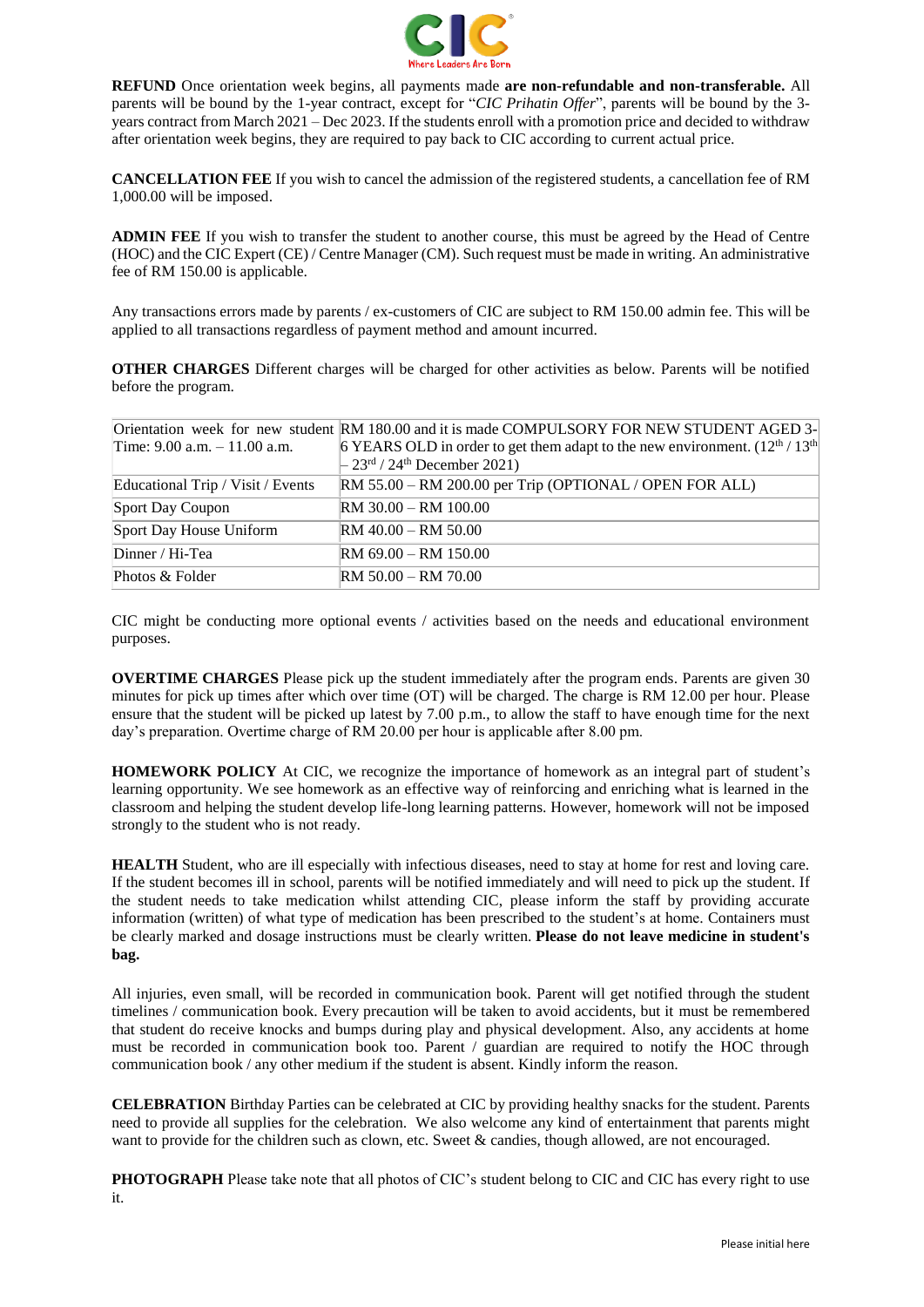

PARENTS INVOLVEMENT At CIC, we welcome parents to volunteer in the classroom. Since preschool program is buzzing with activity, we usually offer many ways for parents to participate. They can come and speak about career or hobby. HOC may send a letter outlining the volunteer opportunities that are available. Usually the topic will be related to our theme.

**SECURITY** Other than the parents, only authorized person whose name that is submitted in the registration form will be allowed to pick up the student. That person is required to show the Identity Card (IC) to staff on duty in order to confirm their identity before staff can hand over the student.

**CLOTHES & BELONGING** Strictly put on CIC's uniform. For preschoolers, formal uniform is compulsory on Monday, Wednesday and Friday; while T-shirt uniform can be the alternative on Tuesday and Thursday. Afterschool student will need to wear CIC's Afterschool Uniform. It is compulsory for girls 9 years old and above to wear hijab. It is not allowed to use other scarf or inner except CIC's for uniformity. All clothing should be CLEARLY MARKED with the student name and placed in a non-plastic bag. No responsibility can be taken for these belongings. If the student wishes to bring any toys, DVD etc, you must remember that it is at your own risk. CIC is not responsible for personal belongings.

**CLEANING & CHANGING CLOTHES** In line with CIC's vision to develop young leaders and registered as Child Enrichment Centre that most of the CIC centres are operating at shop unit, CIC will focus more on learning activities and the teachers will be busy preparing and conducting learning activities. Because of that, no bathing activities will be conducted at the centre. For Zamrud Package, teachers will help with the cleaning (but not bathing) and changing if necessary. Please provide the student with full change of clothing, e.g. extra pants, shirt, towel etc.

**ACCIDENT** As an education service provider, CIC will be responsible to ensure a positive and safe learning environment for the student. However, CIC shall not be liable or be responsible for any accident or personal injury sustained or suffered by the student or the student's death or for any damage or loss to the student's personal belongings, whilst the student is in the centre, or being conveyed or is waiting to be conveyed to, or from the centre. Parents should release the centre from any and all claims, demands, damages, costs, actions or causes of action on account of or arising from any of the foregoing matters, including such action that may be taken by the centre subsequent to any accident or incident in which personal injury, death, loss or damage has occurred. At CIC, we will use **welfare fund** if immediate treatment is needed for the student. However, please take note that the welfare fund is not for compensation purpose. Therefore, parents are advised to have own insurance for the student.

**TRANSPORTATION POLICY** Parents should understand that the student is conveyed to or from the centre / house at his own risk and not the risk of the centre / transporter.

**EMERGENCY RELEASE** In the event of an emergency at CIC e.g. accident, we will contact parents as soon as possible. However, if emergency treatment is needed and we cannot contact the parents, parents should agree to allow the HOC or her representative to arrange emergency medical treatment.

**STUDENT'S VACCINATION RECORD** Parents are required to submit the student vaccination record. Only vaccinated student will be accepted to CIC.

**FEEDBACK & SUGGESTION** CIC is a big family of students, teachers & parents. If the parents have any concerns, CIC has a company policy within the centre and parents are welcomed to give feedback. Parents can express the concern to the CIC's Management either verbally or in writing, instead of to the public. Management will make details of the feedback, recommendations and the actions taken. All of the details of the feedback will be recorded. Once action has been taken, a response will be made to the complainant directly. As part of this feedback procedure, all parents are strongly encouraged to approach the Management through the email customercare@cic.com.my or call the hotline, 03-86876999.

**AGREEMENT AND FEES** In the event of any discrepancy between the explanation of the staff and the Malay version of CIC's Agreement of 2022, the English version shall prevail. This CIC's Agreement of 2022 is subject to amendment. The management reserves the right to revise the fees from time to time. Any policy if changed may be republished and distributed to all students and relevant parties.